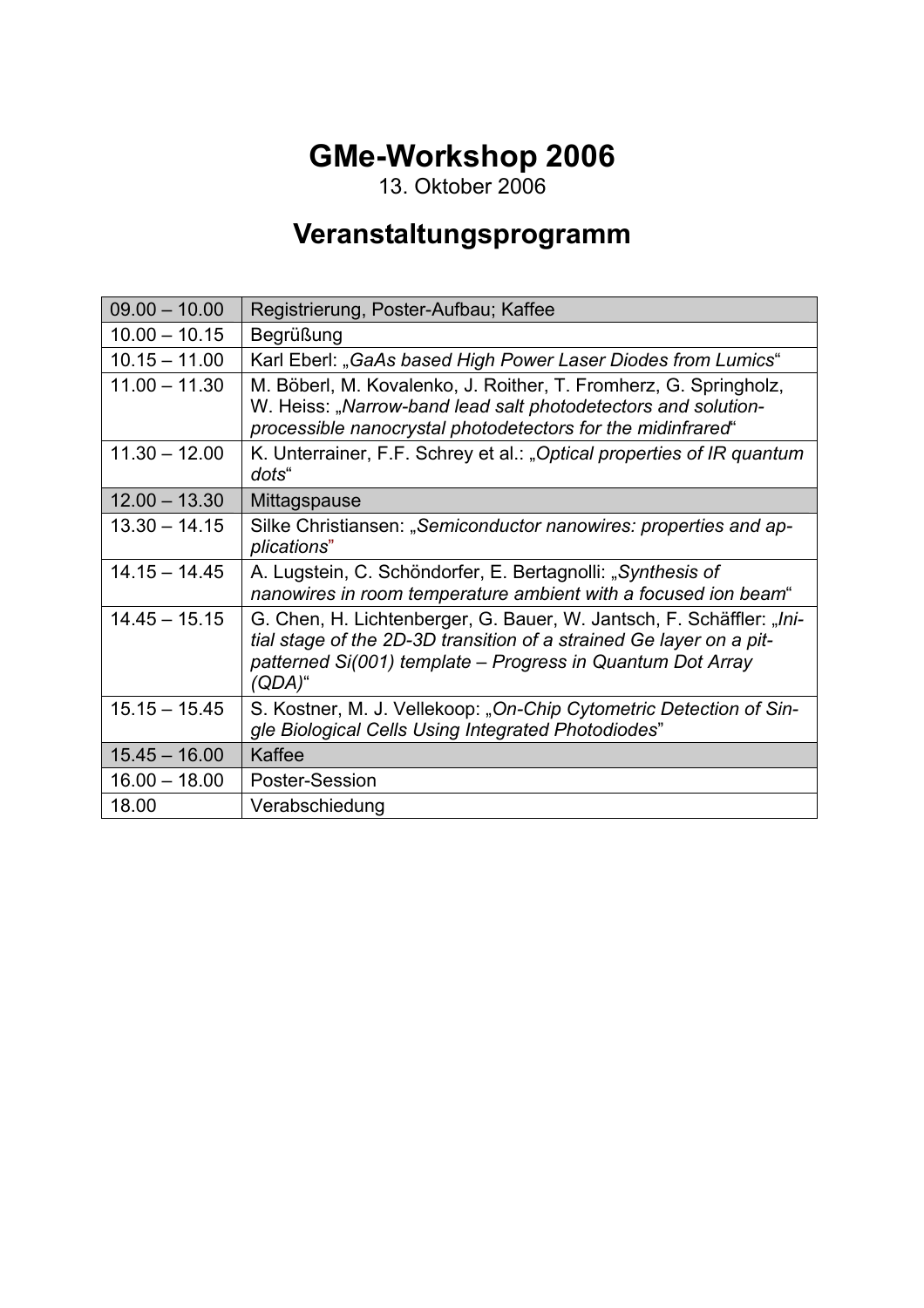## **Posterpräsentationen**

### **Optoelektronik:**

- 1. S. Golka, G. Pozzovivo, W. Schrenk, G. Strasser, C. Skierbiszewski, M. Siekacz, I. Grzegory, S. Porowski: "*GaN/AlGaN double-barrier diodes grown on bulk GaN*"
- 2. M. Austerer, C. Pflügl, S. Schartner, W. Schrenk, A. M. Andrews, T. Roch, G. Strasser: "Second-harmonic emission from quantum cascade lasers"
- 3. S. Schartner, M. Austerer, S. Golka, C. Pflügl, T. Roch, A.M. Andrews,W. Schrenk, G. Strasser: "Far field investigations on quantum cascade lasers"
- 4. A.M. Andrews, T. Roch, A. Benz, G. Fasching, W. Schrenk, K. Unterrainer, G. Strasser: "MBE Growth Parameters for GaAs-based THz Quantum Cascade La*sers*"
- 5. T. Gebhard, P. L. Souza, F. F. Schrey, G. Strasser, K. Unterrainer, M. P. Pires, S. M. Landi, J. M. Villas-Boas and N. Studart: "*Polarization Dependence of Photocurrent in Quantum-Dot Infrared Photodetectors*"
- 6. R. Holly, K. Hingerl, R. Merz, P. Hudek, S. Neve, S. Partel, T. Auer: "*Fabrication of silicon vertical taper structures for fiber to chip coupler by KOH anisotropic etching*"
- 7. S. Pichler, J. Roither, M.V. Kovalenko, W. Heiss, P. Feichuk, O. Panchuk, J. Allam and B.N. Murdin: "*Two and One Dimensional Light Propagation and Optical Gain in Colloidal Nanocrystal Waveguides*"

### **Analytik:**

- 8. S. Özcan, T. Roch, G. Strasser, J. Smoliner, R. Franke, T. Fritz: "*Ballistic electron emission microscopy/spectroscopy on Au/titanylphthalocyanine/GaAs heterostructures*"
- 9. C. Simbrunner, K. Schmidegg, A. Bonanni, A. Kharchenko, J. Bethke, K. Lischka and H. Sitter: *"In-situ x-ray diffraction during MOCVD of III-nitrides: an optimized wobbling compensated evaluation algorithm*"

### **Technologie:**

- 10. S. Abermann, G. Sjoblom, J. Efavi, M. Lemme, J. Olsson, E. Bertagnolli: "*The impact of TiN, and Mo metal gates on MOCVD-grown HfO<sub>2</sub> and ZrO<sub>2</sub> high-k dielectrics for CMOS technology*"
- 11. K. Forberich, T. Fromherz, M. Morana, K. Hingerl et. al.: "*Structuring organic semiconductors by optical lithography*"